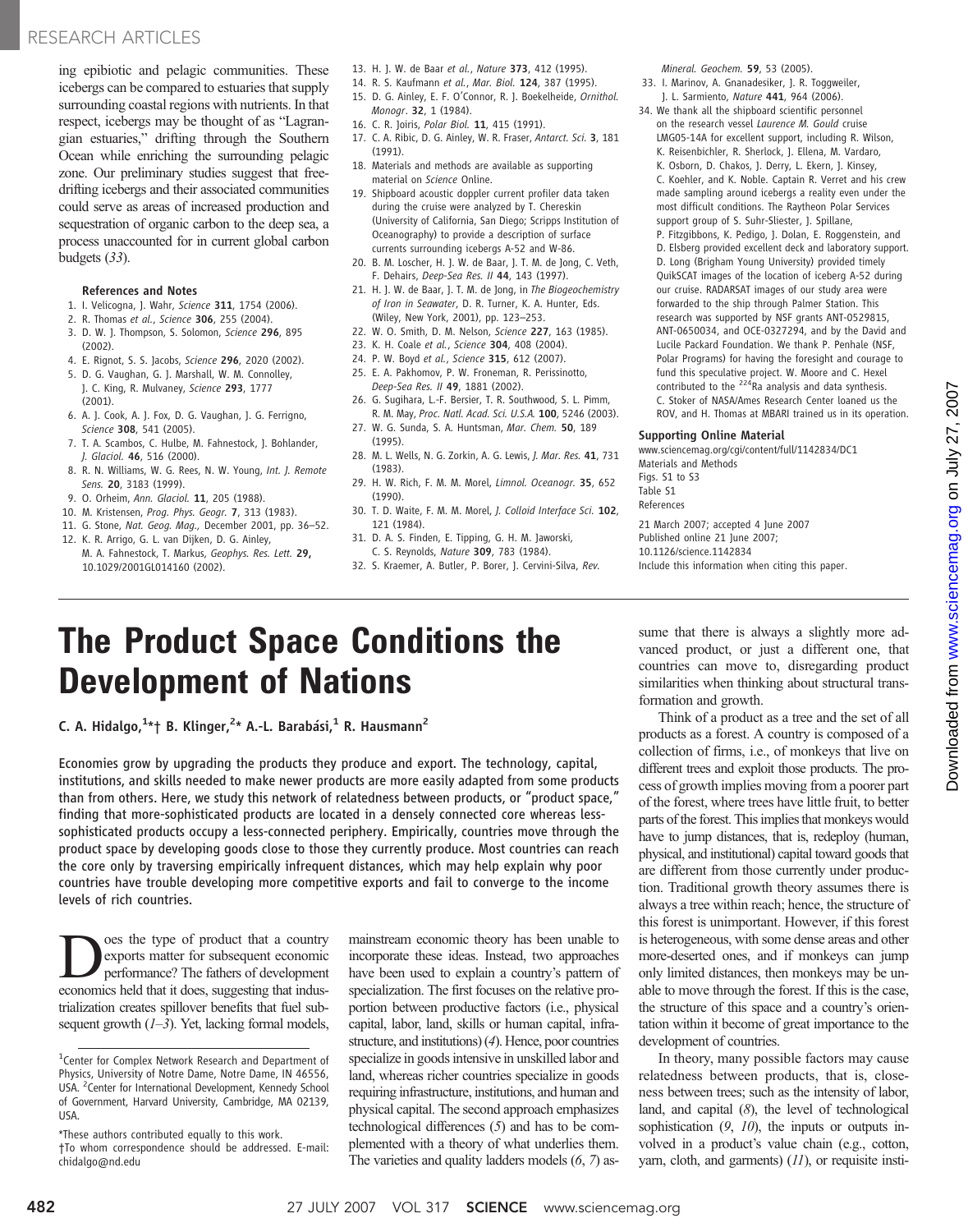

Fig. 1. The product space. (A) Hierarchically clustered proximity  $(\phi)$  matrix representing the 775 SITC-4 product classes exported in the 1998–2000 period. (B) Network representation of the product space. Links are color coded with their proximity value. The sizes of the nodes are proportional to world trade, and their colors are chosen according to the classification introduced by Leamer.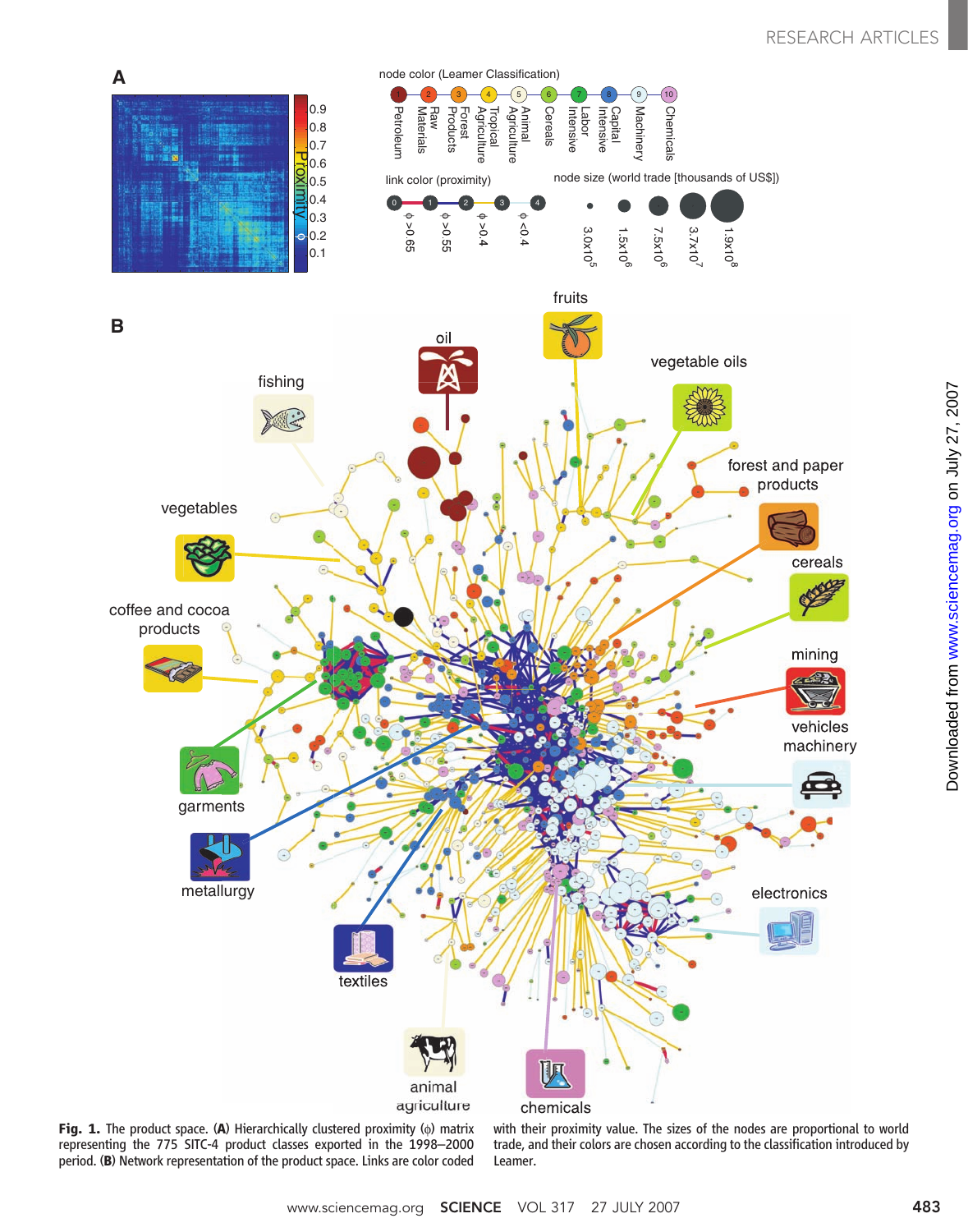tutions  $(12, 13)$ . All of these are a priori notions of what dimension of similarity are most important and assume that factors of production, technological sophistication, or institutional quality exhibit little specificity. Instead, we take an agnostic approach and use an outcomes-based measure, based on the idea that, if two goods are related because they require similar institutions, infrastructure, physical factors, technology, or some combination thereof, they will tend to be produced in tandem, whereas dissimilar goods are less likely to be produced together. We call this measure "proximity," which formalizes the intuitive idea that the ability of a country to produce a product depends on its ability to produce other products. For example, a country with the ability to export apples will probably have most of the conditions suitable to export pears. They would certainly have the soil, climate, packing technologies, and frigorific trucks. In addition, they would have skilled agronomists, phytosanitary laws, and trade agreements that could be easily redeployed to the pear business. If instead we consider a different product such as copper wires or home appliance manufacture, all or most of the capabilities developed for the apple business render useless. We introduce proximity as the concept that captures this intuitive notion.

The concept of proximity. Formally, the proximity  $\phi$  between products i and j is the minimum of the pairwise conditional probabilities of a country exporting a good given that it exports another.

 $\phi_{i,j} = \min\{P(RCAx_i|RCAx_j), P(RCAx_i|RCAx_i)\}$ 

Where RCA stands for revealed comparative advantage (14)

$$
RCA_{c,i} = \frac{x(c,i)}{\sum_{i} x(c,i)} \sqrt{\sum_{\substack{\sum_{c} x(c,i) \\ \sum_{c,i} x(c,i)}}
$$

which measures whether a country  $c$  exports more of good  $i$ , as a share of its total exports, than the "average" country  $(RCA > 1 \text{ not } RCA < 1)$ .

We used international trade data, cleaned and made compatible (15) through a National Bureau of Economic Research (NBER) project lead by R. Feenstra (16), disaggregated according to the Standardized International Trade Code at the four-digit level (SITC-4), providing for each country the value exported to all other countries for 775 product classes. With these data, we calculated the 775-by-775 matrix of revealed proximities between every pair of products by using the equation above.

A hierarchically clustered version of the matrix is shown (Fig. 1A). A smooth and homogeneous product space would imply uniform values (homogenous coloring), whereas a product-ladder model (7) would suggest a matrix with high values

(or bright coloring) only along the diagonal. Instead the product space of Fig. 1A appears to be modular (17, 18), with some goods highly connected and others disconnected. Furthermore, as a whole the product space is sparse, with  $\phi_{ii}$  distributed according to a broad distribution (fig. S2) with 5% of its elements equal to zero, 32% of them smaller than 0.1, and 65% of the entries taking values below 0.2. These substantial number of negligible connections call for a network representation (19), allowing us to explore the structure of the product space together with the proximity between products of given classifications and participation in world trade. To offer a visualization in which all 775 products are included, we reached all nodes by calculating the maximum spanning tree, which includes the 774 links maximizing the tree's added proximity (fig.

S4) and superposed on it all links with a proximity larger than 0.55 (figs. S5 and S6). This set of 1525 links is used to visualize the structure of the full proximity matrix, which is far from homogenous and appears to have a core-periphery structure (Fig. 1B). The core is formed by metal products, machinery, and chemicals, whereas the periphery is formed by the rest of the product classes. The products in the top of the periphery belong to fishing, tropical, and cereal agriculture. To the left there is a strong peripheral cluster formed by garments and another one belonging to textiles, followed by animal agriculture. The bottom of the network shows a large electronics cluster, followed to the right by mining, forest, and paper products.

The network shows clusters of products somewhat related to the classification introduced by



Fig. 2. Localization of the productive structure for different regions of the world. The products for which the region has an  $RCA > 1$  are denoted by black squares.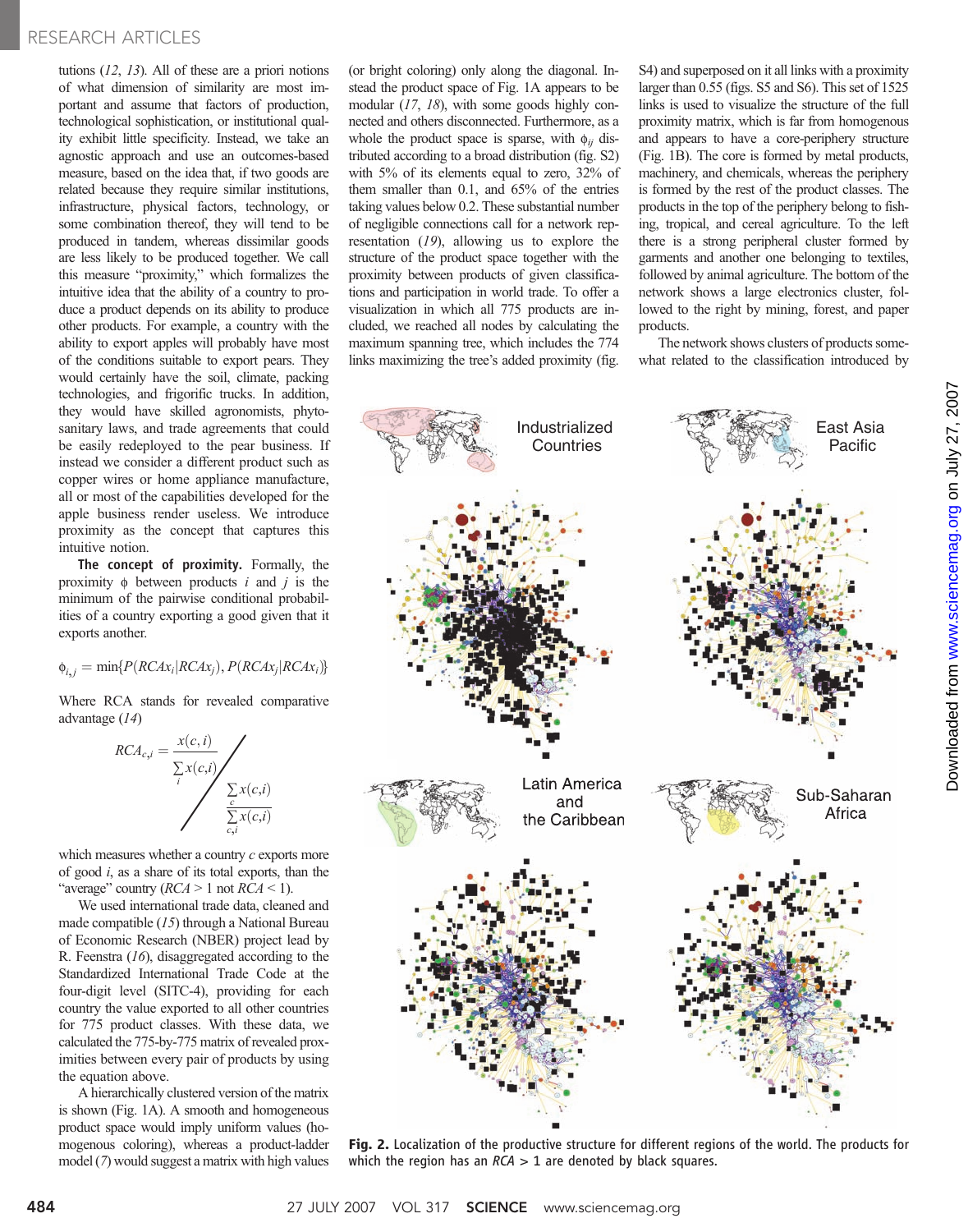Leamer  $(8)$ , which is based on relative factor intensities (table S1 and fig. S8), that is, the relative amount of capital, labor, land, or skills required to produce each product. Although the classification performed by Leamer was done with a different methodology, the agreement between it and the structure of the product space is striking. Yet it also introduces a more detailed split of some product classes. For example, machinery is naturally split into two clusters, one consisting of vehicles and heavy machinery and another one belonging to electronics. The machinery cluster is interwoven with some capital-intensive metal products but is not tightly connected to similarly classified products such as textiles.

The map obtained can be used to analyze the evolution of a country's productive structure. For this purpose we held the product space fixed and studied the dynamics of production within it, although changes in the product space represent an interesting avenue for future research (20).

The pattern of specialization for four regions in the product space is shown in Fig. 2 (21). Products exported by a region with  $RCA > 1$  are shown with black squares. Industrialized countries occupy the core, composed of machinery, metal products, and chemicals. They also participate in more peripheral products such as textiles, forest products, and animal agriculture. East Asian countries have developed RCA in the garments, electronics, and textile clusters, whereas Latin America and the Caribbean are further out in the periphery in mining, agriculture, and the garments sector. Lastly, sub-Saharan Africa exports

few product types, all of which are in the far periphery of the product space. These results indicate that each region has a distinguishable pattern of specialization clearly visible in the product space. Links to the maps for the 132 countries included in the study can be found in the Supporting Online Material (SOM) text.

Next, we show how the structure of the product space affects a country's pattern of specialization. Figure 3A shows how comparative advantages evolved in Malaysia and Colombia between 1980 and 2000 in the electronics and the garments sectors, respectively. Both countries follow a diffusion process in which comparative advantage move preferentially toward products close to existing goods: garments in Colombia and electronics in Malaysia.

Testing diffusion. Beyond this graphical illustration, is it true that countries develop comparative advantage preferentially in nearby goods? We used two different approaches to this question. First, we measured the average proximity of a new potential product  $j$  to a country's current productive structure, which we call "density" and define as

$$
\omega_j^k = \frac{\sum_i x_i \phi_{ij}}{\sum_i \phi_{ij}}
$$

where  $\omega_j^k$  is the density around good *j* given the export basket of the kth country and  $x_i = 1$  if  $RCA_{ki} > 1$  and 0 otherwise. A high density value means that the kth country has many developed products surrounding the jth product. To study the evolution of comparative advantage, we considered "transition products" as those with an  $RCA_{c,i}$  < 0.5 in 1990 and an  $RCA_{c,i}$  > 1 in 1995. As a control, we considered "undeveloped products" those that in 1990 and 1995 had an  $RCA_{c,i} < 0.5$ and disregarded those cases not fitting any of these two criteria. Figure 3B shows how density is distributed around transition products (yellow) and compares it to densities around undeveloped products (red). Clearly, these distributions are very distinct, with a higher density around transition products than among undeveloped ones [analysis of variance (ANOVA)  $P \le 10^{-30}$ .

At the single product level, we considered the ratio between the average density of all countries in which the jth product was a transition product and the average density of all countries in which the jth product was not developed. Formally, we define the "discovery factor"  $H_i$  as

$$
H_j = \frac{\sum_{k=1}^T \omega_j^k / T}{\sum_{k=T+1}^N \omega_j^k / (N-T)}
$$

where  $T$  is the number of countries in which the  $j$ th good was a transition product and  $N$  is the total number of countries. Figure 3C shows the frequency distribution of this ratio. For 79% of products, this ratio is greater than 1, indicating that  $\omega_j^k$  is greater in countries that transitioned into the  $j<sup>th</sup>$  good than in those that did not, often substantially.

An alternative way of illustrating that countries develop RCA in goods close to those they

Fig. 3. Empirical evolution of countries. (A) Examples of RCA spreading for Colombia (COL) and Malaysia (MYS). The color code shows when this countries first developed  $RCA > 1$  for products in the garments sector in Colombia and in the electronics cluster for Malaysia. (B) Distribution of density  $(\omega)$  for transition products and undeveloped products (C) Distribution for the relative increase in density for products undergoing a transition with respect to the same products when they remain undeveloped. (D) Probability of developing RCA given that the closest connected product is at proximity  $\phi$ . (E) Relative size of the largest connected component



 $N_G$  with respect to the total number of products in the system N as a function of link  $\phi$ .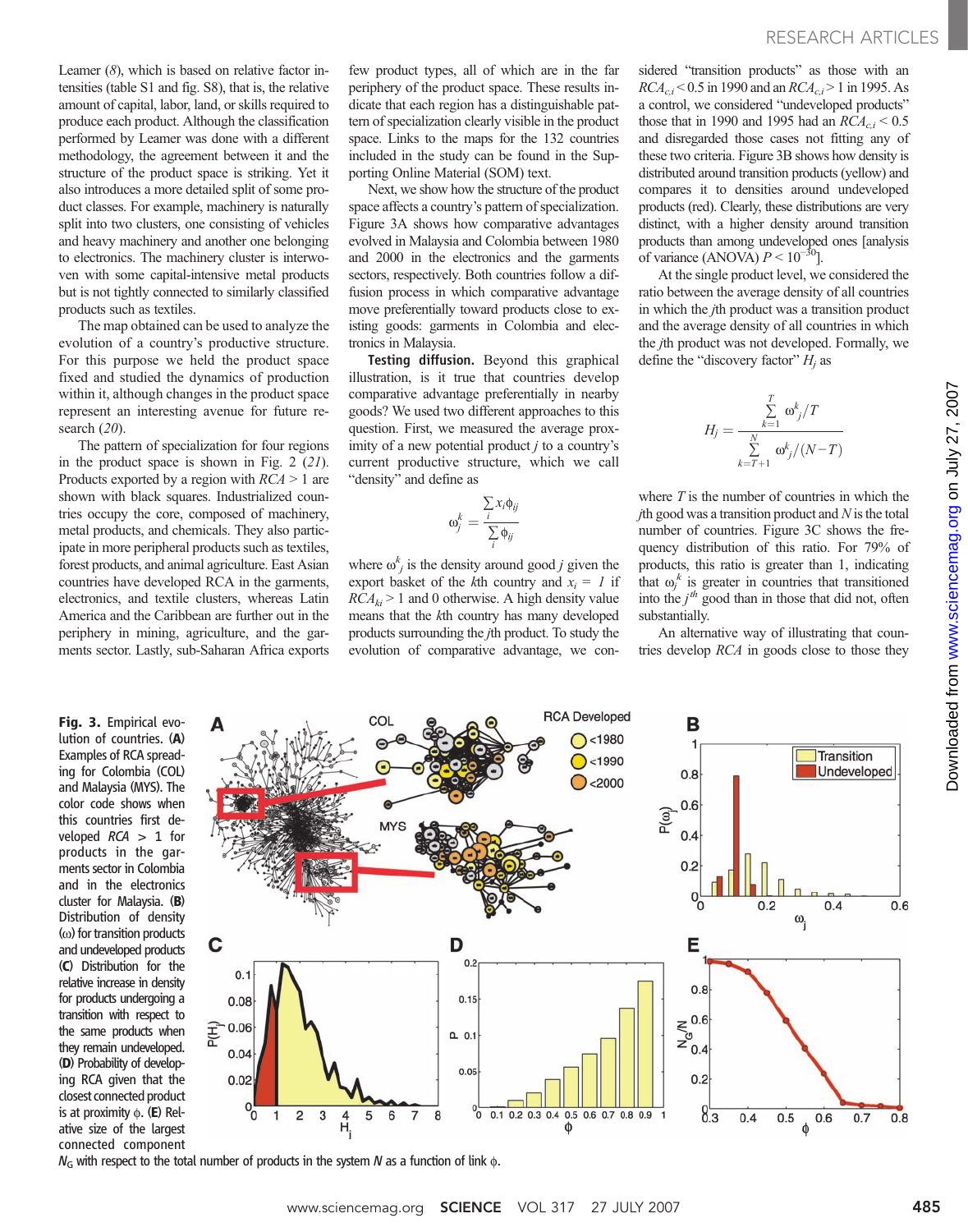already had is to calculate the conditional probability of transitioning into a product given that the nearest product with  $RCA > 1$  is at a given f. There is a monotonic relationship (Fig. 3D) between the proximity of the nearest developed good and the probability of transitioning into it. Although the probability of moving into a good

at  $\phi = 0.1$  in the course of 5 years is almost nil, the probability is about 15% if the closest good is at  $\phi = 0.8$  (22).

Because production shifts to nearby products, we asked whether the product space is sufficiently connected that given enough time, all countries can reach most of it, particularly the richest parts.

Lack of connectedness may explain the difficulties faced by countries trying to converge to the income levels of rich countries: they may not be able to undergo structural transformation because proximities are just too low. A simple approach is to calculate the relative size of the largest connected component as a function of  $\phi$ . At  $\phi \geq$ 



Fig. 4. Simulated diffusion process and inequality. (A) Simulated diffusion process for Chile and Korea in which we allowed countries to develop RCA in all products closer than  $\phi$  values of 0.55, 0.6, and 0.65. The number of steps required to develop RCA can be read from the color code on the bottom right corner. (B) Distribution for the average PRODY of the best 50 products in a

countries basket before and after 20 rounds of diffusion. The original distribution is shown in green, whereas the one associated with the distribution after 20 diffusion rounds with  $\phi = 0.65$  is presented in yellow and  $\phi = 0.55$  in red. (C) IQR of the distribution of the best 50 products after diffusing with a given  $\phi$ normalized by the IQR of the best 50 products in absence of diffusion.